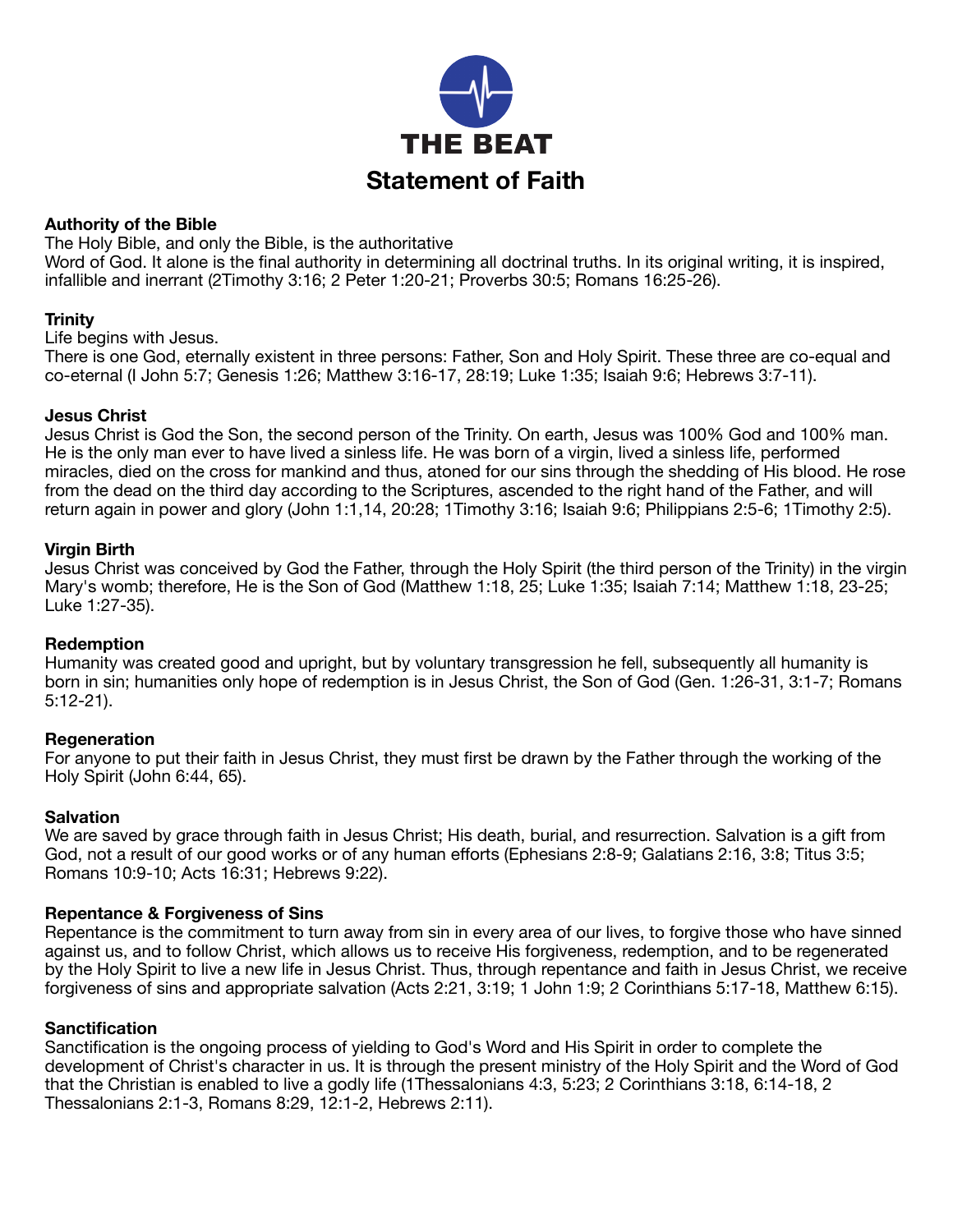# **Jesus' Blood**

The Blood that Jesus Christ shed on the Cross of Calvary was sinless and is 100% sufficient to cleanse mankind of all sin. Jesus allowed Himself to be punished for both our sinfulness and our sins, enabling all those who believe to be free from the penalty of sin, which is death (1 John 1:7; Revelation 1:5, 5:9; Colossians 1:20; Romans 3:10-12, 23, 5:9; John 1:29).

## **Jesus Christ Indwells All Believers**

Christians are people who have invited the Lord Jesus Christ to come and live inside them by His Holy Spirit. They relinquish the authority of their lives over to him thus making Jesus the Lord of their life as well as Savior. They put their trust in what Jesus accomplished for them when He died, was buried, and rose again from the dead (John 1:12; John 14:17, 23; John 15:4; Romans 8:11; Revelations 3:20).

### **Baptism in the Holy Spirit**

Given at Pentecost, it is the promise of the Father, sent by Jesus after His Ascension, to empower the church to be His witnesses, preach the Gospel and make disciples throughout the whole earth (Joel 2:28-29; Matthew 3:11; Mark 16:17; Acts 1:5, 2:1-4, 17, 38-39, 8:14-17, 10:38, 44-47, 11:15-17, 19:1-6).

# **The Gifts of the Holy Spirit**

The Holy Spirit is manifested through a variety of spiritual gifts to build and sanctify the church, demonstrate the validity of the resurrection, and confirm the power of the Gospel. The Bible lists of these gifts are not necessarily exhaustive, and the gifts may occur in various combinations. All believers are commanded to earnestly desire the manifestation of the gifts in their lives. These gifts always operate in harmony with the Scriptures and should never be used in violation of Biblical parameters (Hebrews 2:4; Romans 1:11, 12 :4-8; Ephesians 4:16; 2 Timothy 1:5-16, 4:14; 1 Corinthians 12:1-31, 14:1-40; 1 Peter 4:10).

### **The Church**

The Church consists of all those who believe on the Lord Jesus Christ, are redeemed through His blood, and are born again of the Holy Spirit. Christ is the Head of the Body, the Church (Ephesians 1:22–23), which has been commissioned by Him to go into all the world as a witness, preaching the gospel to all nations (Matthew 28:19– 20) . The local church is a body of believers in Christ who are joined together for the worship of God, for edification through the Word of God, for prayer, fellowship, the proclamation of the gospel, and observance of the ordinances of Baptism and the Lord's Supper (Acts 2:41–47).

### **Healing of the Sick**

Healing of the sick is illustrated in the life and ministry of Jesus, and included in the commission of Jesus to His disciples. It is given as a sign which is to follow believers. It is also a part of Jesus' work on the Cross and one of the gifts of the Spirit (Psalm 103:2-3; Isaiah 53:5; Matthew 8:16-17; Mark 16:17-18; Acts 8:6-7; James 5:14-16; 1 Corinthians 12:9, 28; Romans 11:29).

### **God's Will for Provision**

It is the Father's will for believers to become whole, healthy, and successful in all areas of life. All believers should seek God for the full benefits of Christ's provision in order to better serve others.

- 1. Spiritual (John 3:3-11; 2 Corinthians 5:17-21; Romans 10:9-10).
- 2. Mental and Emotional (2 Timothy 1:7, 2:11; Philippians 4:7-8; Romans 12:2; Isaiah 26:3). Physical (Isaiah 53:4-5; Matthew 8:17; 1 Peter 2:24).
- 3. Financial (Joshua 1:8; Malachi 3:10-11; Luke 6:38; 2 Corinthians 9:6-10; Deuteronomy 28:1-14; Psalms 34:10, 84:11; Philippians 4:19).
- 4. Relational (Hebrews 10:24-25; Ephesians 4:2-3; John 13:35)

### **Resurrection**

Jesus Christ was physically resurrected from the dead in a glorified body three days after His death on the cross. In addition, both the saved and the lost will be resurrected; they that are saved to the resurrection of life and they that are lost to the resurrection of eternal damnation (Luke 24:16, 36, 39; John 2:19-21, 20:26-28, 21:4; Acts 24:15; 1 Corinthians 15:42, 44; Philippians 1:21-23, 3:21).

### **Heaven**

Heaven is the eternal dwelling place for all who believe, accept and put their faith in the Gospel of Jesus Christ (Matthew 5:3, 12, 20, 6:20, 19:21, 25:34; John 17:24; 2 Corinthians 5:1; Hebrews 11:16; 1 Peter 1:4).